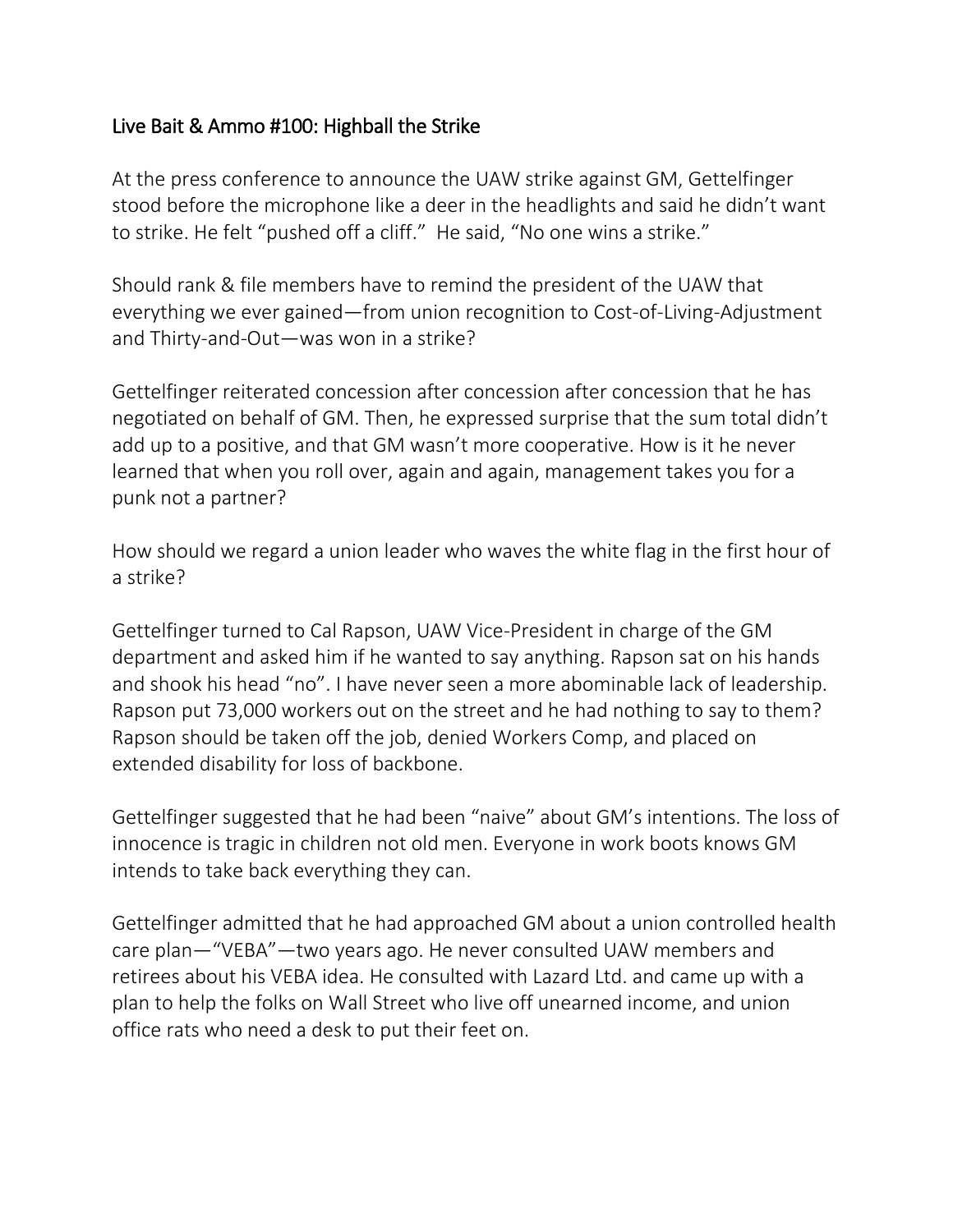Local Union leaders shouldn't have to field all the phone calls from distraught retirees. The retirees who won strikes back in the day deserve to have an information meeting where Rapson and Gettelfinger explain how an underfunded health care plan is going to protect them. They deserve answers to their questions straight from the horse's mouth. Anybody who wants to screw around in the backroom and deliver Rosemary's baby should be prepared to attend the baptism by fire, not pass the buck off to local officials.

Reporters, analysts, and rank & file UAW members have openly speculated that the strike is a ploy. If it's short and sweet, we should be suspicious. We gave up \$2,000 a year minimum for the last VEBA. We stand to lose more in four years of a concession contract than we would in a sixty day strike.

Ask yourself some questions while you picket. Does a VEBA make you eager to retire or determined to work as long as you can? Can you trust a scheme that's long on promises and short on cash? Can you keep your head above water without COLA? Is it a good idea to sell out new hires? Can we retreat to victory?

The corporations want to take away everything we ever earned. The union president responds by calling a strike, and then saying, "No one wins a strike".

That's a set up.

If we want to win, we have to highball the strike and demand no end until VEBA is off the table, full cost of living is restored, retirees get the health care they earned from the company, temps win equal status as union members, and we retain the right to strike over outsourcing and subcontracting.

Don't back down. Send bargainers a message. Bring hand made signs to the picket.

[VEBA Short Changes Retirees]

[Concessions Don't Save Jobs]

[Equal Rights for New Hires]

[COA is DOA]